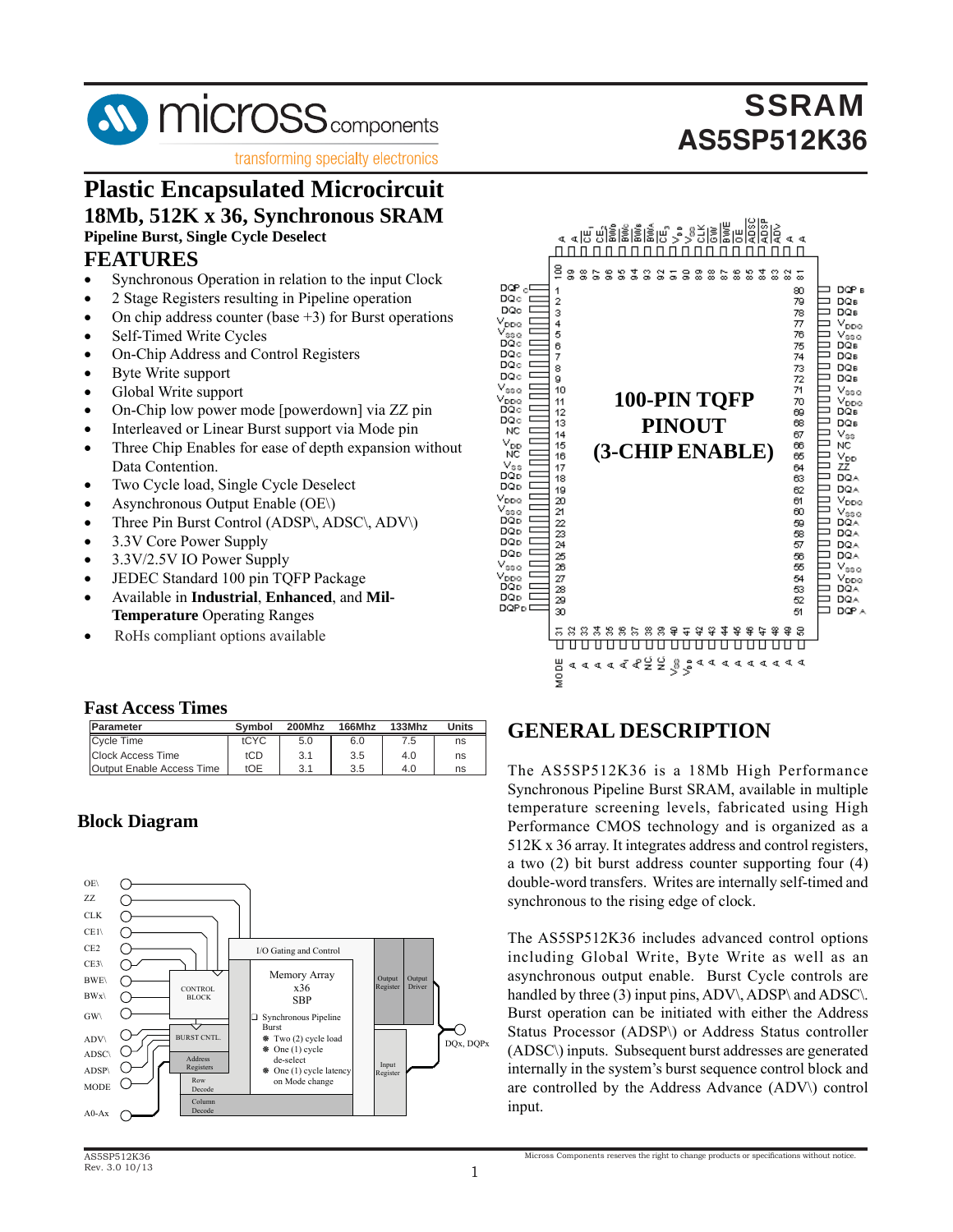

#### transforming specialty electronics

### **Pin Descriptions**

| Clock                            | <b>CLK</b>                   | Input                    | 89                                                                                                                                   | Synchronous clock.                                                                                                                                                                                                         |
|----------------------------------|------------------------------|--------------------------|--------------------------------------------------------------------------------------------------------------------------------------|----------------------------------------------------------------------------------------------------------------------------------------------------------------------------------------------------------------------------|
| Address                          | A0. A1                       | Sync Input 37, 36        |                                                                                                                                      | Low order, synchronous address inputs and burst counter<br>address inputs.                                                                                                                                                 |
| <b>Address</b>                   | Α                            | Sync<br>Input(s)         | 35, 34, 33, 32, 100,<br>99, 82, 81, 44, 45, 46,<br>47, 48, 49, 50, 43, 42                                                            | Synchronous address inputs                                                                                                                                                                                                 |
| Chip Enable                      | <b>CE1\, CE3\</b>            | Sync Input 98, 92        |                                                                                                                                      | Active low chip enables.                                                                                                                                                                                                   |
| Chip Enable                      | CE <sub>2</sub>              | Sync Input 97            |                                                                                                                                      | Active high chip enable.                                                                                                                                                                                                   |
| Global Write Enable              | GW\                          | Sync Input 88            |                                                                                                                                      | Active low global write enable. Write to all bits.                                                                                                                                                                         |
| <b>Byte Enables</b>              | BWal, BWbl,<br>BWc\, BWd\    |                          | Sync Input 93, 94, 95, 96                                                                                                            | Active low byte write enables. Write to byte segments.                                                                                                                                                                     |
| <b>Byte Write Enable</b>         | <b>BWE\</b>                  | Sync Input 87            |                                                                                                                                      | Active low byte write function enable.                                                                                                                                                                                     |
| Output Enable                    | OE\                          | Input                    | 86                                                                                                                                   | Active low asynchronous output enable.                                                                                                                                                                                     |
| <b>Address Status Controller</b> | <b>ADSC\</b>                 | Sync Input 85            |                                                                                                                                      | When asserted LOW, address is captured in the address registers and A0-<br>A1 are loaded into the burst counter when ADSP\ and ADSC\ are both<br>asserted, only ADSP\ is recognized.                                       |
| Address Status Processor         | <b>ADSP\</b>                 | Sync Input 84            |                                                                                                                                      | When asserted LOW, address is captured in the address registers, A0-A1<br>is registered in the burst counter. When both ADSP\ and ADSC\ or both<br>asserted, only ADSP\ is recognized. ADSP\ is ignored when CE1\ is HIGH. |
| Address Advance                  | <b>ADV\</b>                  | Sync Input 83            |                                                                                                                                      | When asserted LOW, address in burst counter is incremented on rising<br>edge of clock.                                                                                                                                     |
| Power-Down                       | <b>ZZ</b>                    | Input                    | 64                                                                                                                                   | Asynchronous, non-time critical Power-down Input control. Places<br>the chip into an ultra low power mode, with data preserved.                                                                                            |
| Data Parity Input/Outputs        | DQPa, DQPb,<br>DQPc, DQPd    | Sync<br>Input/<br>Output | 51, 80, 1, 30                                                                                                                        | Synchronous parity on input/output.                                                                                                                                                                                        |
| Data Input/Outputs               | DQa, DQb, DQc,<br><b>DOd</b> | Sync<br>Input/<br>Output | 52, 53, 56, 57, 58, 59,<br>62, 63, 68, 69, 72, 73,<br>74, 75, 78, 79, 2, 3, 6,<br>7, 8, 9, 12, 13, 18, 19,<br>22, 23, 24, 25, 28, 29 | Synchronous data input/output.                                                                                                                                                                                             |
| <b>Burst Mode</b>                | <b>MODE</b>                  | Input                    | 31                                                                                                                                   | Interleaved or linear burst mode control.                                                                                                                                                                                  |
| Power Supply [Core]              | <b>VDD</b>                   | Supply                   | 91, 15, 41, 65                                                                                                                       | Core power supply.                                                                                                                                                                                                         |
| Ground [Core]                    | VSS                          | Supply                   | 90, 17, 40, 67                                                                                                                       | Core power supply ground.                                                                                                                                                                                                  |
| Power Supply I/O                 | VDDQ                         | Supply                   | 4, 11, 20, 27, 54, 61,<br>70.77                                                                                                      | Isolated input/output buffer supply.                                                                                                                                                                                       |
| I/O Ground                       | <b>VSSQ</b>                  | Supply                   | 5, 10, 21, 26, 55, 60,<br>71.76                                                                                                      | Isolated input/output buffer ground.                                                                                                                                                                                       |
| No Connection(s)                 | <b>NC</b>                    | <b>NA</b>                | 14, 16, 38, 39, 66                                                                                                                   | No connections to internal silicon.                                                                                                                                                                                        |

### **Logic Block Diagram**

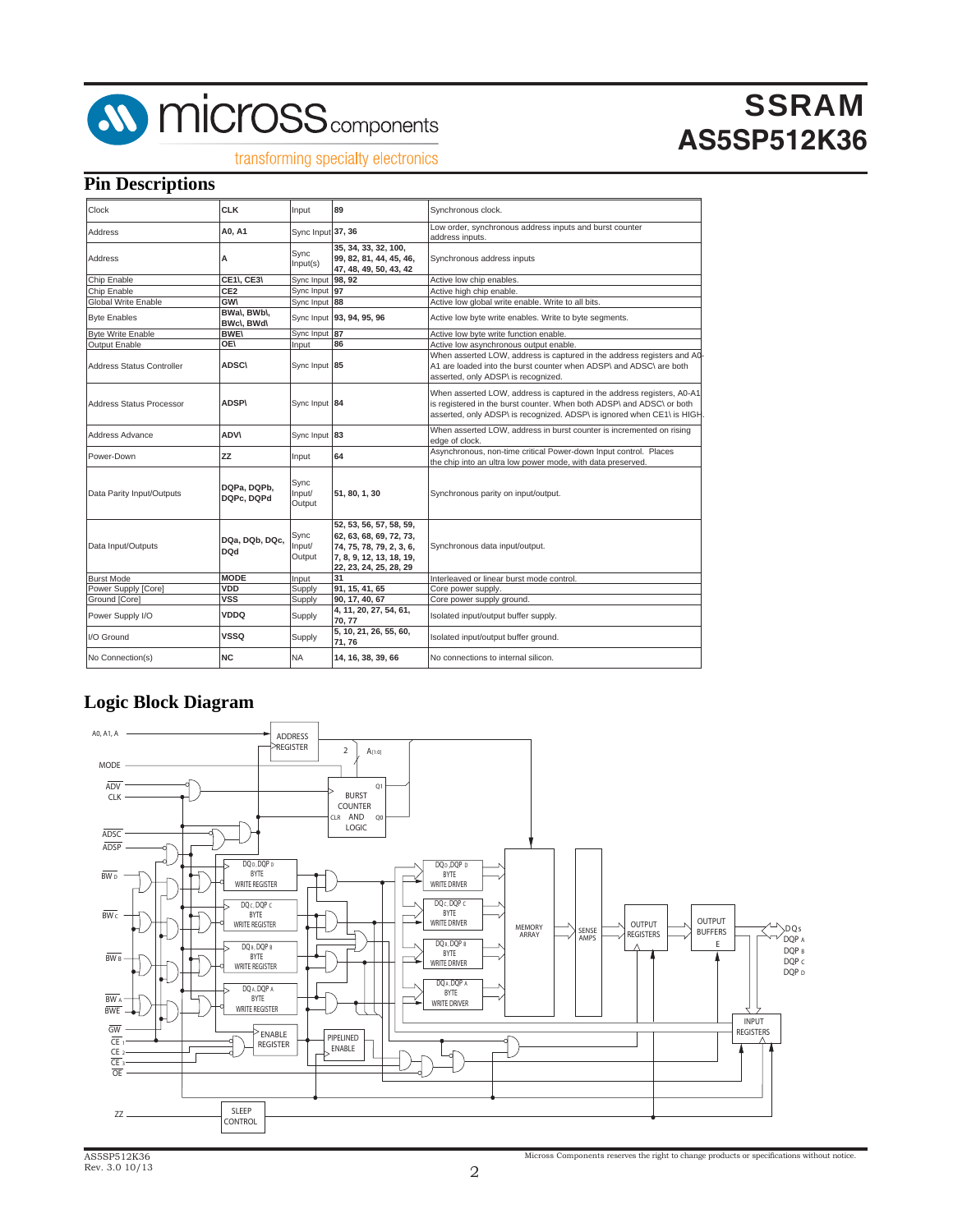

#### transforming specialty electronics

#### **Functional Description**

Micross Components AS5SP512K36 Synchronous SRAM is manufactured to support today's High Performance platforms utilizing the industry's leading processor elements including those of Intel and Motorola. The AS5SP512K36 supports Synchronous SRAM READ and WRITE operations as well as Synchronous Burst READ/WRITE operations. All inputs with the exception of OE\, MODE and ZZ are synchronous in nature and registered on the rising edge of input clock (CLK). The type, start and duration of Burst Mode operations is controlled by MODE, ADSC\, ADSP\ and ADV\. All synchronous accesses, including the Burst accesses, are enabled via the use of the multiple enable pins, and wait state insertion is supported and controlled via the use of the Address Advance (ADV\).

The AS5SP512K36 supports both Interleaved and Linear Burst modes.

The AS5SP512K36 supports Byte WRITE operations via the Byte Write Enable (BWE\) and the Byte Write Select pin(s) (BWa\, BWb\, BWc\, BWd\). Global Writes are supported via the Global Write Enable (GW\). Global Write Enable will override the Byte Write inputs and will perform a Write to all 36 Data Bits.

The AS5SP512K36 provides ease of producing very dense arrays via the multiple Chip Enable input pins and Asynchronous Output Enable.

#### Single Cycle Access Operations

A Single READ operation is initiated at the rising edge of Clock when all of the following conditions are satisfied:  $[1]$  ADSP $\setminus$ or ADSC\ is asserted LOW, [2] Chip Enables are all asserted active, and [3] the WRITE signals (GW\, BWE\) are HIGH. ADSP\ is ignored if CE1\ is HIGH. The address presented to the Address inputs is stored within the Address Registers and Address Counter/Advancement Logic and presented to the array core. The corresponding data of the addressed location is propagated to the Output Registers and passed to the data bus on the next rising clock via the Output Buffers. The time at which the data is presented to the Data bus is as specified by either the Clock to Data valid specification or the Output Enable to Data Valid spec for the device speed grade chosen. The only exception occurs when the device is emerging from a deselected to selected state where its outputs are tristated in the first machine cycle and controlled by its Output Enable (OE\) on following

cycle. Consecutive single cycle READS are supported. Once the SRAM is deselected by use of the Chip Enable(s) and either ADSP\ or ADSC\, its outputs will tri-state immediately.

A Single ADSP\ controlled WRITE operation is initiated when both of the following conditions are satisfied at the rising edge of Clock: [1] ADSP\ is asserted LOW, and [2] Chip Enable(s) are asserted ACTIVE. The WRITE controls: Global Write, Byte Write Enable (GW\, BWE\) the individual Byte Writes  $(BWa\lambda, BWb\lambda, BWc\lambda, BWd\lambda)$ , and ADV $\lambda$  are ignored on the first machine cycle. ADSP\ triggered WRITE accesses require two (2) machine cycles to complete. If Global Write is asserted LOW on the second Clock (CLK) rise, data will be written into the selected address location. If GW\ is HIGH (inactive) then the WRITE operation is controlled by BWE\ and one or more of the Byte Write controls (BWa\, BWb\, BWc\ and BWd\). All WRITES that are initiated in this device are internally self timed.

A Single ADSC\ controlled WRITE operation is initiated at the rising edge of Clock when the following conditions are satisfied: [1] ADSC\ is asserted LOW, [2] ADSP\ is de-asserted (HIGH), [3] Chip Enable(s) are asserted (TRUE or Active), and [4] the appropriate combination of the WRITE inputs (GW\, BWE\, BWx\) are asserted (ACTIVE). ADSC\ triggered WRITE accesses require a single clock (CLK) machine cycle to complete. The ADV\ pin is ignored during this cycle.

#### **Deep Power-Down Mode (SLEEP)**

The AS5SP512K36 has a Deep Power-Down mode and is controlled by the Asynchronous ZZ pin. Two clock cycles are required to enter into or exit from this "sleep" mode. While in this mode, Data integrity is guaranteed. For the device to be placed successfully into this operational mode the device must be deselected and the Chip Enables, ADSP\ and ADSC\ remain inactive for the duration of tZZREC after the ZZ input returns LOW. Accesses pending when entering "sleep" mode are not considered valid.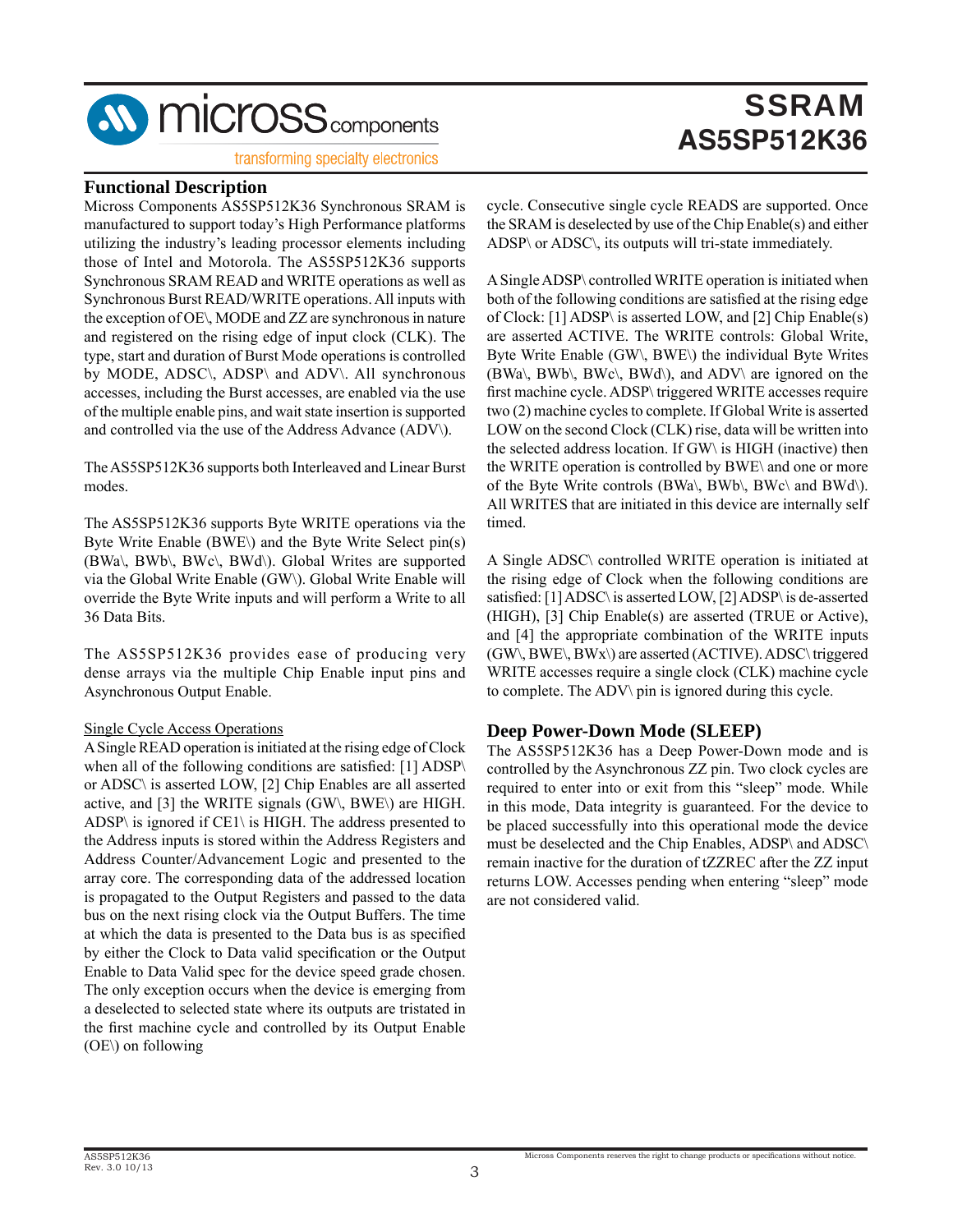

transforming specialty electronics

### **Synchronous Truth Table (1, 2)**

| CE <sub>1</sub> | CE <sub>2</sub>     | CE3\ | <b>ADSP\</b> | <b>ADSC\</b> | <b>ADV\</b> | WT/RD     | <b>CLK</b> | <b>Address Accessed</b> | Operation             |
|-----------------|---------------------|------|--------------|--------------|-------------|-----------|------------|-------------------------|-----------------------|
| Н               | X                   | X    | Χ            |              | X           |           |            | <b>NA</b>               | Not Selected          |
|                 |                     | X    |              | X            | X           | X         |            | <b>NA</b>               | <b>Not Selected</b>   |
|                 | X                   | н    |              | X            | X           | X         |            | <b>NA</b>               | <b>Not Selected</b>   |
|                 |                     | X    | Н            |              | X           | X         |            | <b>NA</b>               | Not Selected          |
|                 | X                   | н    | Н            |              | X           | X         |            | <b>NA</b>               | Not Selected          |
|                 | Н                   |      |              | X            | X           | X         |            | <b>External Address</b> | Begin Burst, READ     |
|                 | н                   |      | Н            |              | X           | <b>WT</b> |            | <b>External Address</b> | Begin Burst, WRITE    |
|                 | н                   |      | H            |              | X           | <b>RD</b> |            | <b>External Address</b> | Begin Burst, READ     |
| X               | X                   | X    | H            | Н            |             | <b>RD</b> |            | <b>Next Address</b>     | Continue Burst, READ  |
| н               | X                   | X    | X            | Н            |             | <b>RD</b> |            | Next Address            | Continue Burst, READ  |
| X               | X                   | X    | H            | Н            |             | <b>WT</b> |            | <b>Next Address</b>     | Continue Burst, WRITE |
| н               | X                   | X    | X            | н            |             | <b>WT</b> |            | <b>Next Address</b>     | Continue Burst, WRITE |
| X               | X                   | X    | H            | н            | н           | <b>RD</b> |            | <b>Current Address</b>  | Suspend Burst, READ   |
| н               | X                   | X    | X            | н            | Н           | <b>RD</b> |            | <b>Current Address</b>  | Suspend Burst, READ   |
| X               | X                   | X    | H            | н            | н           | <b>WT</b> |            | <b>Current Address</b>  | Suspend Burst, WRITE  |
| н               | X                   | X    | X            | Н            | Н           | <b>WT</b> |            | <b>Current Address</b>  | Suspend Burst, WRITE  |
| Notes:          |                     |      |              |              |             |           |            |                         |                       |
|                 | 1. $X = Don't Care$ |      |              |              |             |           |            |                         |                       |

2. WT= WRITE operation in WRITE TABLE, RD= READ operation in WRITE TABLE

#### **Burst Sequence Tables**

|                      |              |        |    | <b>Interleaved Burst</b> |                |    |        |        |    |
|----------------------|--------------|--------|----|--------------------------|----------------|----|--------|--------|----|
| <b>Burst Control</b> | <b>State</b> | Case 1 |    |                          | Case 2         |    | Case 3 | Case 4 |    |
| Pin [MODE]           | <b>HIGH</b>  | A1     | A0 | A1                       | A <sub>0</sub> | A1 | A0     | A1     | A0 |
| <b>First Address</b> |              |        |    |                          |                |    |        |        |    |
|                      |              |        |    |                          |                |    |        |        | n  |
|                      |              |        |    |                          |                |    |        |        |    |
| Fourth Address       |              |        |    |                          |                |    |        |        |    |
|                      |              |        |    |                          |                |    |        |        |    |
|                      |              |        |    | <b>Linear Burst</b>      |                |    |        |        |    |

|                      |              |        |    | ------------ |    |    |        |    |        |
|----------------------|--------------|--------|----|--------------|----|----|--------|----|--------|
| <b>Burst Control</b> | <b>State</b> | Case 1 |    | Case 2       |    |    | Case 3 |    | Case 4 |
| Pin IMODE1           | LOW          | A1     | A0 | A1           | A0 | A1 | A0     | A٦ |        |
| <b>First Address</b> |              |        |    |              |    |    |        |    |        |
|                      |              |        |    |              |    |    |        |    | 0      |
|                      |              |        |    |              |    |    |        |    |        |
| Fourth Address       |              |        |    |              |    |    |        |    |        |

#### **Capacitance**

| <b>Parameter</b>         | Svmbol | Max. | <b>Units</b> |
|--------------------------|--------|------|--------------|
| Input Capacitance        |        |      |              |
| Input/Output Capacitance | ∩ו∩    |      |              |

#### **Write Table**

| <b>GWV</b> | <b>BW</b> | <b>BWal</b> | <b>BWb</b> | <b>BWc\</b> | <b>BWd</b> | Operation              |
|------------|-----------|-------------|------------|-------------|------------|------------------------|
| н          | н         |             |            |             |            | <b>READ</b>            |
| н          |           | н           |            | н           | н          | <b>READ</b>            |
| н          |           |             |            | н           | н          | WRITE Byte [A]         |
| н          |           | н           |            | н           | н          | <b>WRITE Byte [B]</b>  |
| н          |           | н           |            |             |            | WRITE Byte [C], [D]    |
| н          |           |             |            |             |            | <b>WRITE ALL Bytes</b> |
|            |           |             |            |             |            | <b>WRITE ALL Bytes</b> |

#### **Absolute Maximum Ratings\***

|                               | <b>Absolute Maximum Ratings</b> |        |            |              |
|-------------------------------|---------------------------------|--------|------------|--------------|
| <b>Parameter</b>              | Symbol                          | Min.   | Max.       | <b>Units</b> |
| Voltage on VDD Pin            | VDD                             | $-0.3$ | 4.6        | V            |
| Voltage on VDDQ Pins          | <b>VDDQ</b>                     |        | <b>VDD</b> | $\vee$       |
| Voltage on Input Pins         | VIN                             | $-0.3$ | $VDD+0.3$  | $\vee$       |
| Voltage on I/O Pins           | VIO                             | $-0.3$ | $VDDQ+0.3$ | $\vee$       |
| Power Dissipation             | PD                              |        | 1.6        | W            |
| Storage Temperature           | tSTG                            | $-65$  | 150        | $^{\circ}C$  |
| <b>Operating Temperatures</b> | /IT                             | $-40$  | 85         | $^{\circ}C$  |
| [Screening Levels]            | /ET                             | $-40$  | 105        | $^{\circ}C$  |
|                               | /XT                             | $-55$  | 125        | °C           |

*\*Stress greater than those listed under ABSOLUTE MAXIMUM RATINGS may cause permanent damage to the device. This is a stress rating only and functional operation of the device at these or any other conditions greater than those indicated in the operational sections of this specification is not implied. Exposure to absolute maximum conditions for any duration or segment of time may affect device reliability.*

#### **Asynchronous Truth Table**

| Operation          | OE\ | I/O Status  |
|--------------------|-----|-------------|
| Power-Down (SLEEP) |     | High-Z      |
| READ               |     | DQ          |
|                    | Н   | High-Z      |
| <b>WRITE</b>       |     | Din, High-Z |
| De-Selected        |     | High-Z      |

#### **AC Test Loads**

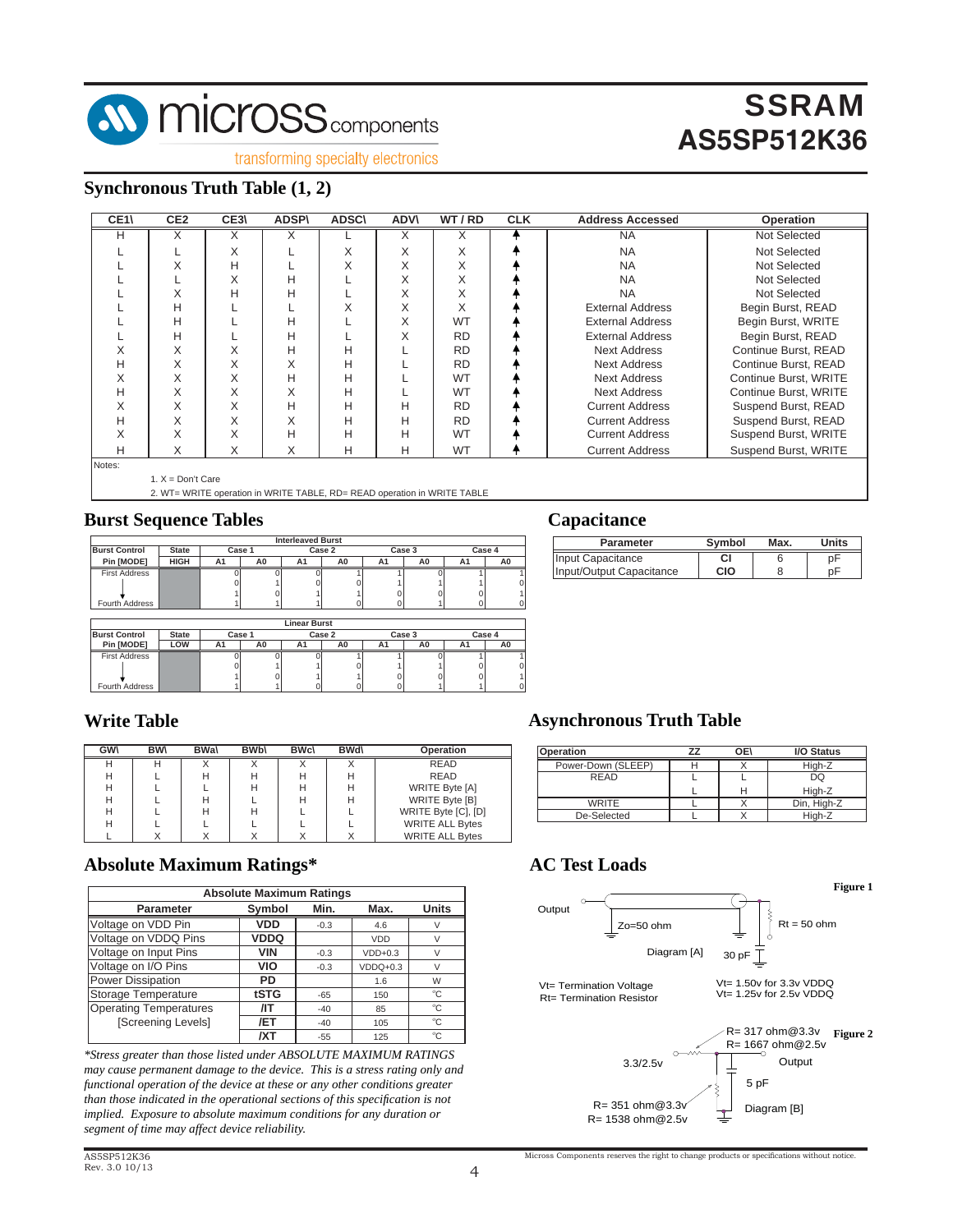

transforming specialty electronics

### **DC Electrical Characteristics**  $(VDD = 3.3v \pm 5\%, VDDQ = 3.3V/2.5V \pm 5\%, VDDQ \le VDD)$  [1, 2] TA=Min. and Max temperatures of Screening level chosen

| Symbol           | <b>Parameter</b>                   |                                                                                                     | <b>Test Conditions</b>                                    | Min            | Max        | <b>Units</b> | <b>Notes</b> |
|------------------|------------------------------------|-----------------------------------------------------------------------------------------------------|-----------------------------------------------------------|----------------|------------|--------------|--------------|
| <b>VDD</b>       | Power Supply Voltage               |                                                                                                     |                                                           | 3.465          | 3.630      | $\vee$       |              |
| <b>VDDQ</b>      | I/O Supply Voltage                 |                                                                                                     |                                                           | 2.375          | <b>VDD</b> | V            | 4            |
| <b>NoV</b>       | Output High Voltage                | VDD=Min., IOH=-4mA                                                                                  | 3.3v                                                      | 2.4            |            | $\vee$       |              |
|                  |                                    | VDD=Min., IOH=-1mA                                                                                  | 2.5v                                                      | 2              |            | $\vee$       |              |
| <b>VoL</b>       | <b>Output Low Voltage</b>          | VDD=Min., IOL=8mA                                                                                   | 3.3v                                                      |                | 0.4        | $\vee$       |              |
|                  |                                    | VDD=Min., IOL=1mA                                                                                   | 2.5v                                                      |                | 0.4        | $\vee$       |              |
| <b>VIH</b>       | Input High Voltage                 |                                                                                                     | 3.3v                                                      | $\overline{2}$ |            | $\vee$       |              |
|                  |                                    |                                                                                                     | 2.5v                                                      | 1.7            |            | $\vee$       |              |
| <b>VIL</b>       | Input Low Voltage                  |                                                                                                     | 3.3v                                                      |                | 0.8        | $\vee$       |              |
|                  |                                    |                                                                                                     | 2.5v                                                      |                | 0.7        | V            |              |
| <b>IIL</b>       | Input Leakage (except ZZ) Mode Pin | VDD=Max., VIN=VSS to VDD                                                                            |                                                           | $-5$           | 5          | uA           | 3            |
| IZ               | Input Leakage, ZZ pin              |                                                                                                     |                                                           | $-30$          | 30         | uA           | 3            |
| <b>IOL</b>       | Output Leakage                     | Output Disabled, VOUT=VSSQ to VDDQ                                                                  |                                                           | $-5$           | 5          | uA           |              |
| <b>IDD</b>       | <b>Operating Current</b>           | VDD=Max., f=Max.,                                                                                   | 5.0ns Cycle, 200 Mhz                                      |                | 475        | mA           |              |
|                  |                                    | IOH=0mA                                                                                             | 6.0ns Cycle, 166 Mhz                                      |                | 425        | mA           |              |
|                  |                                    |                                                                                                     | 7.5ns Cycle, 133 Mhz                                      |                | 375        | mA           |              |
| ISB1             | Automatic CE, Power Down           | Max VDD, De-Selected,                                                                               |                                                           |                |            |              |              |
|                  | Current - TTL inputs               | VIN>=VIH or VIN =VIL</td <td>5.0ns Cycle, 200 Mhz</td> <td></td> <td>250</td> <td>mA</td> <td></td> | 5.0ns Cycle, 200 Mhz                                      |                | 250        | mA           |              |
|                  |                                    | $f=1/tCYC$                                                                                          | 6.0ns Cycle, 166 Mhz                                      |                | 225        | mA           |              |
|                  |                                    |                                                                                                     | 7.5ns Cycle, 133 Mhz                                      |                | 200        | mA           |              |
| ISB <sub>2</sub> | <b>CMOS Standby</b>                |                                                                                                     | Max. VDD, Device deselected, VIN =0.3V or VIN /=VDDQ-0.3V |                | 200        | mA           |              |
|                  |                                    | $f=1/tCYC$                                                                                          |                                                           |                |            |              |              |

#### **Thermal Resistance**

|             |                                                 |                                                                    | DQ    | <b>DOC</b>        |                |
|-------------|-------------------------------------------------|--------------------------------------------------------------------|-------|-------------------|----------------|
| Parameter   | <b>Description</b>                              | <b>Test Conditions</b>                                             |       | Package   Package | Unit I         |
| <b>O JA</b> | Thermal Resistance<br>(Junction to Ambient)     | Test conditions follow standard test<br>methods and procedures for | 28.66 | 30.2              | $^{\circ}$ C/W |
| l⊖ JC       | <b>Thermal Resistance</b><br>(Junction to Case) | measuring thermal impedance, per<br>EIA/JESD51                     | 4.08  | 6.5               | $^{\circ}$ C/W |

#### **Notes:**

| [1]               | All Voltages referenced to VSS (Logic Ground)                        |
|-------------------|----------------------------------------------------------------------|
| $[2]$             | Overshoot: VIH(AC) < VDD +1.5V (Pulsewidth less than tCYC/2)         |
|                   | Undershoot: $VIL(AC) > -2V$ (Pulsewidth less than tCYCLZ)            |
|                   | tPower-up: Assumes a linear amp from OV to VDD(MIN) within zooms.    |
|                   | During this time VIH $\le$ VDD and VDDQ $\le$ VDD                    |
| $\lceil 3 \rceil$ | MODE and ZZ pins have internal pull-up resistors                     |
| $[4]$             | VDDQ should never exceed VDD, VDD and VDDQ can be connected together |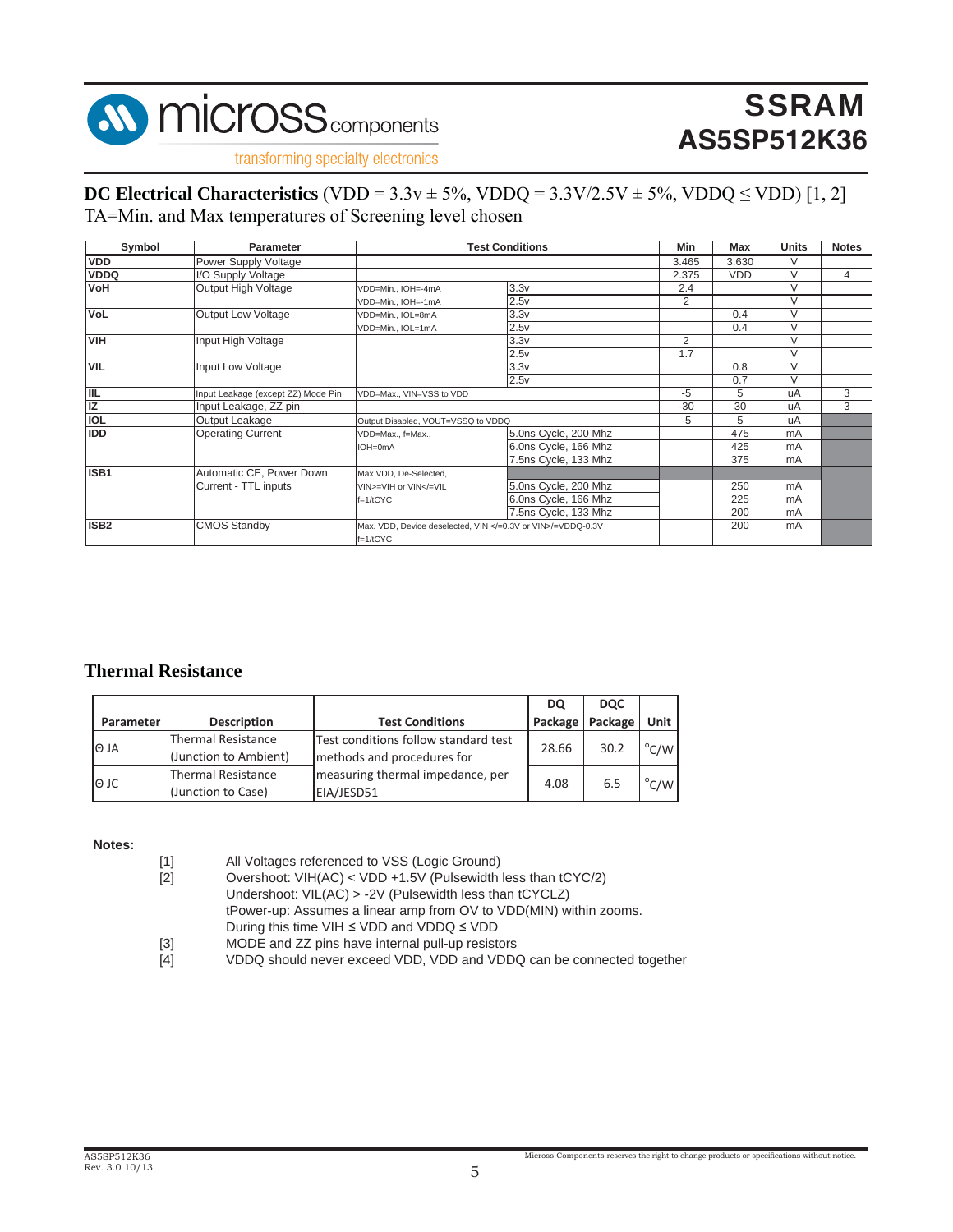

transforming specialty electronics

#### **AC Switching Characteristics**  $(VDD = 3.3v \pm 5\%, VDDQ = 3.3V/2.5V \pm 5\%, VDDQ \le VDD)$  [1]

TA=Min. and Max temperatures of Screening level chosen

|                                            |              | -30 [200Mhz]   |                          | -35 [166Mhz]   |                          | -40 [133Mhz] |                          |              |              |
|--------------------------------------------|--------------|----------------|--------------------------|----------------|--------------------------|--------------|--------------------------|--------------|--------------|
| <b>Parameter</b>                           | Symbol       | Min.           | Max.                     | Min.           | Max.                     | Min.         | Max.                     | <b>Units</b> | <b>Notes</b> |
| Clock (CLK) Cycle Time                     | tCYC         | 5.00           | $\overline{\phantom{a}}$ | 6.00           | $\overline{\phantom{a}}$ | 7.50         | $\overline{\phantom{a}}$ | ns           |              |
| Clock (CLK) High Time                      | <b>tCH</b>   | 2.00           | $\blacksquare$           | 2.20           | $\overline{\phantom{a}}$ | 2.50         | $\overline{\phantom{a}}$ | ns           |              |
| Clock (CLK) Low Time                       | tCL          | 2.00           | $\overline{a}$           | 2.20           | $\overline{\phantom{a}}$ | 2.50         | $\overline{a}$           | ns           |              |
| <b>Clock Access Time</b>                   | tCD          |                | 3.10                     |                | 3.50                     |              | 4.00                     | ns           |              |
| Clock (CLK) High to Output Low-Z           | tCLZ         | 1.00           |                          | 1.00           |                          | 1.00         |                          | ns           | 2,3          |
| Clock High to Output High-Z                | tCHZ         | 1.25           | 3.00                     | 1.25           | 3.50                     | 1.25         | 3.50                     | ns           | 2,3          |
| Output Enable to Data Valid                | tOE          | $\overline{a}$ | 3.10                     | $\overline{a}$ | 3.50                     |              | 4.00                     | ns           |              |
| Output Hold from Clock High                | <b>tOH</b>   | 1.25           | $\blacksquare$           | 1.25           | $\overline{\phantom{a}}$ | 1.25         | $\overline{\phantom{a}}$ | ns           |              |
| Output Enable Low to Output Low-Z          | tOELZ        | 0.00           | $\overline{\phantom{a}}$ | 0.00           | $\overline{\phantom{a}}$ | 0.00         | $\overline{\phantom{a}}$ | ns           | 2,3          |
| Output Enable High to Output High-Z        | tOEHZ        |                | 3.00                     |                | 3.50                     |              | 3.50                     | ns           | 2,3          |
| Address Set-up to CLK High                 | tAS          | 1.40           |                          | 1.50           |                          | 1.50         |                          | ns           |              |
| Address Hold from CLK High                 | tAH          | 0.40           |                          | 0.50           |                          | 0.50         |                          | ns           |              |
| Address Status Set-up to CLK High          | tASS         | 1.40           |                          | 1.50           |                          | 1.50         |                          | ns           |              |
| Address Status Hold from CLK High          | tASH         | 0.40           |                          | 0.50           |                          | 0.50         |                          | ns           |              |
| Address Advance Set-up to CLK High         | <b>tADVS</b> | 1.40           |                          | 1.50           |                          | 1.50         |                          | ns           |              |
| Address Advance Hold from CLK High         | tADVH        | 0.40           |                          | 0.50           |                          | 0.50         |                          | ns           |              |
| Chip Enable Set-up to CLK High (CEx\, CE2) | tCES         | 1.40           |                          | 1.50           |                          | 1.50         |                          | ns           |              |
| Chip Enable Hold from CLK High (CEx\, CE2) | tCEH         | 0.40           |                          | 0.50           |                          | 0.50         |                          | ns           |              |
| Data Set-up to CLK High                    | tDS          | 1.40           |                          | 1.50           |                          | 1.50         |                          | ns           |              |
| Data Hold from CLK High                    | tDH          | 0.40           |                          | 0.50           |                          | 0.50         |                          | ns           |              |
| Write Set-up to CLK High (GW), BWE\, BWx\) | tWES         | 1.40           |                          | 1.50           |                          | 1.50         |                          | ns           |              |
| Write Hold from CLK High (GW), BWE\, BWX\) | tWEH         | 0.40           |                          | 0.50           |                          | 0.50         |                          | ns           |              |
| ZZ High to Power Down                      | tPD          |                | 2                        |                | 2                        |              | $\overline{2}$           | cycles       |              |
| ZZ Low to Power Up                         | tPU          |                | $\overline{2}$           |                | 2                        |              | $\overline{2}$           | cycles       |              |

#### **Notes to Switching Specifications:**

- 
- Guaranteed but not 100% tested. This parameter is periodically sampled. Tested with load in Figure 2.

 $\overline{\text{Microsoft}}$  reserves the right to change products or specifications without notice.

<sup>1.</sup> Configuration signal mode is static and must not change during normal operation.<br>
2. Guaranteed but not 100% tested. This parameter is periodically sampled.<br>
3. Tested with load in Figure 2.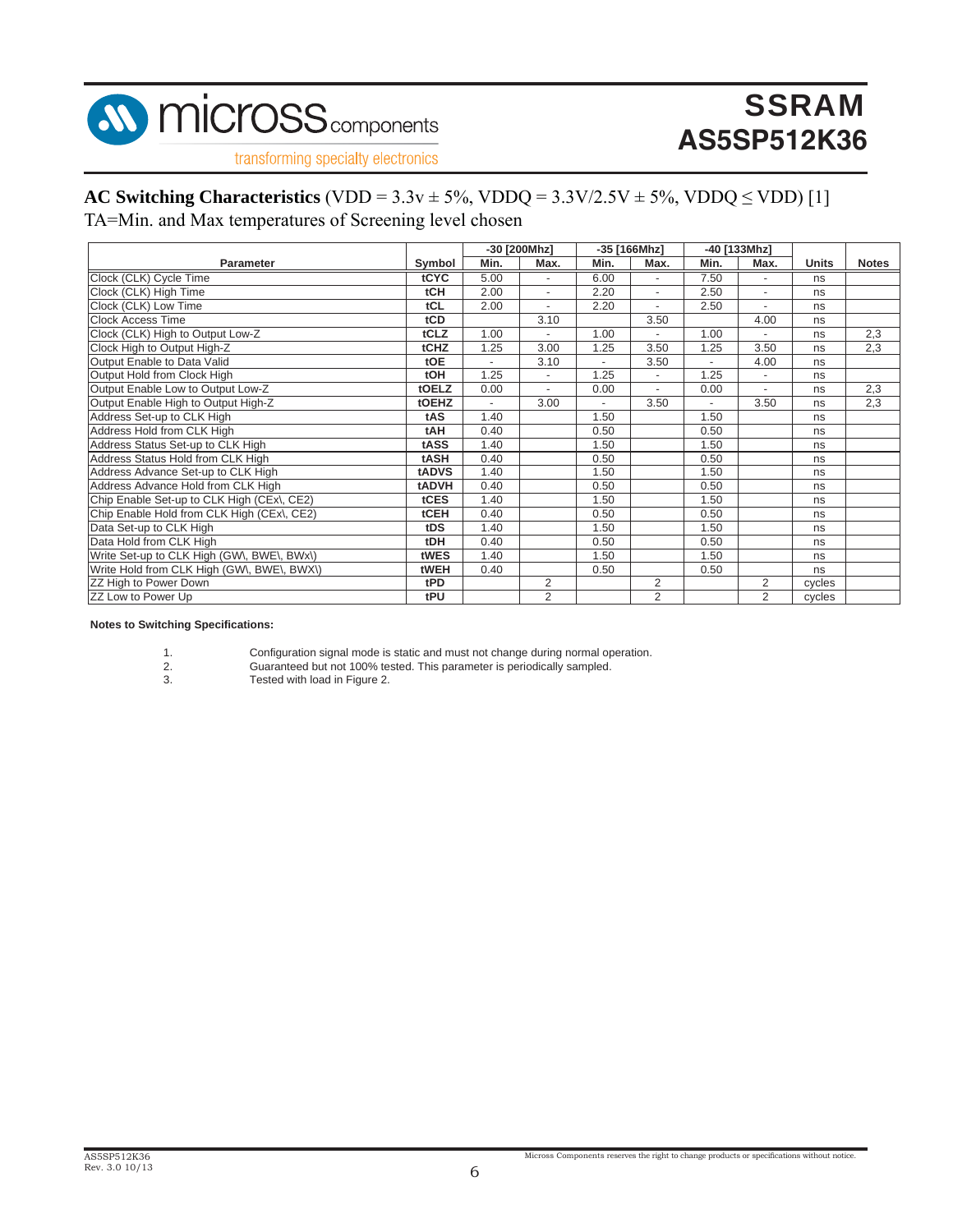

**AC SWITCHING WAVEFORMS**

Write Cycle Timing

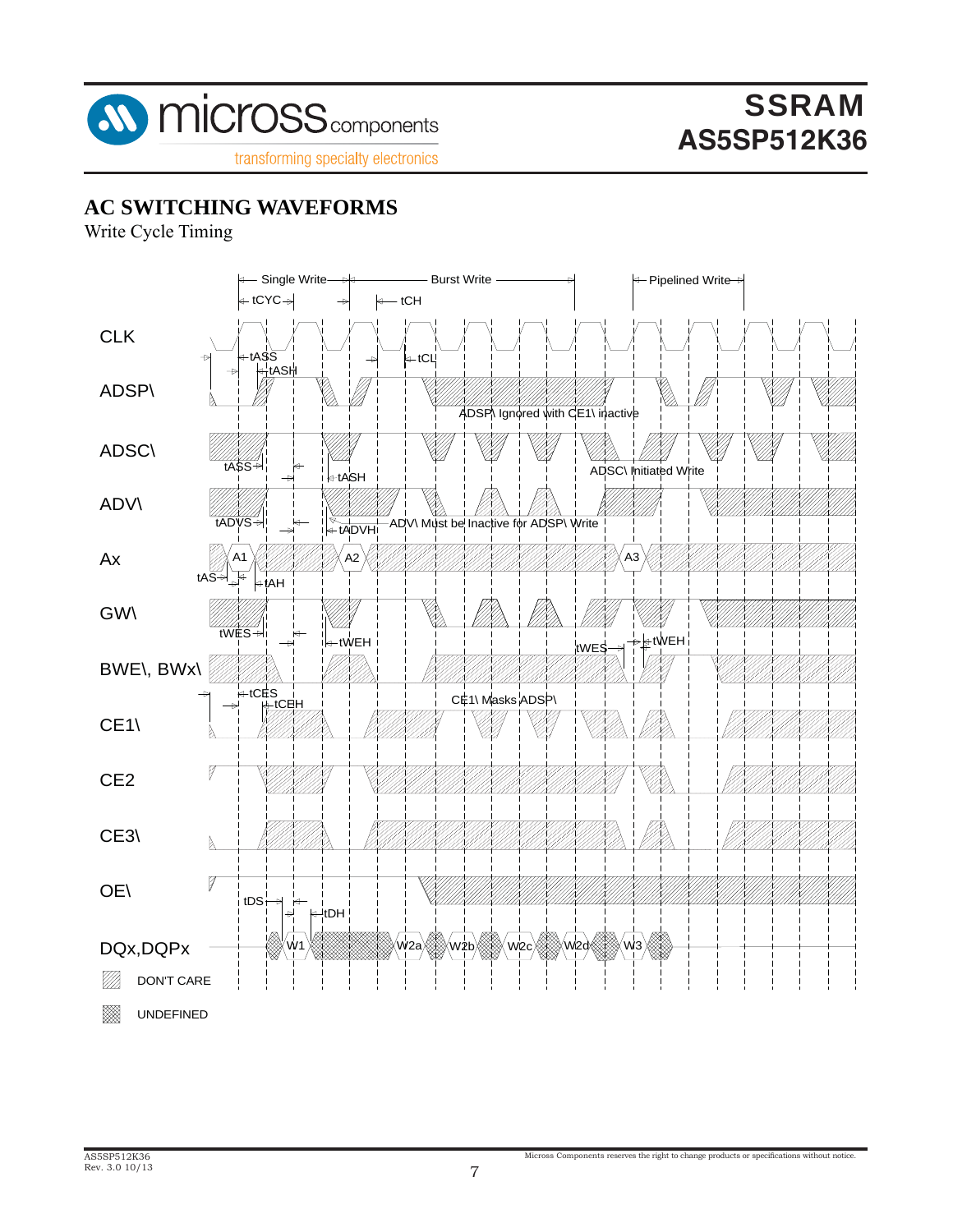

transforming specialty electronics

### **AC SWITCHING WAVEFORMS**

Read Cycle Timing

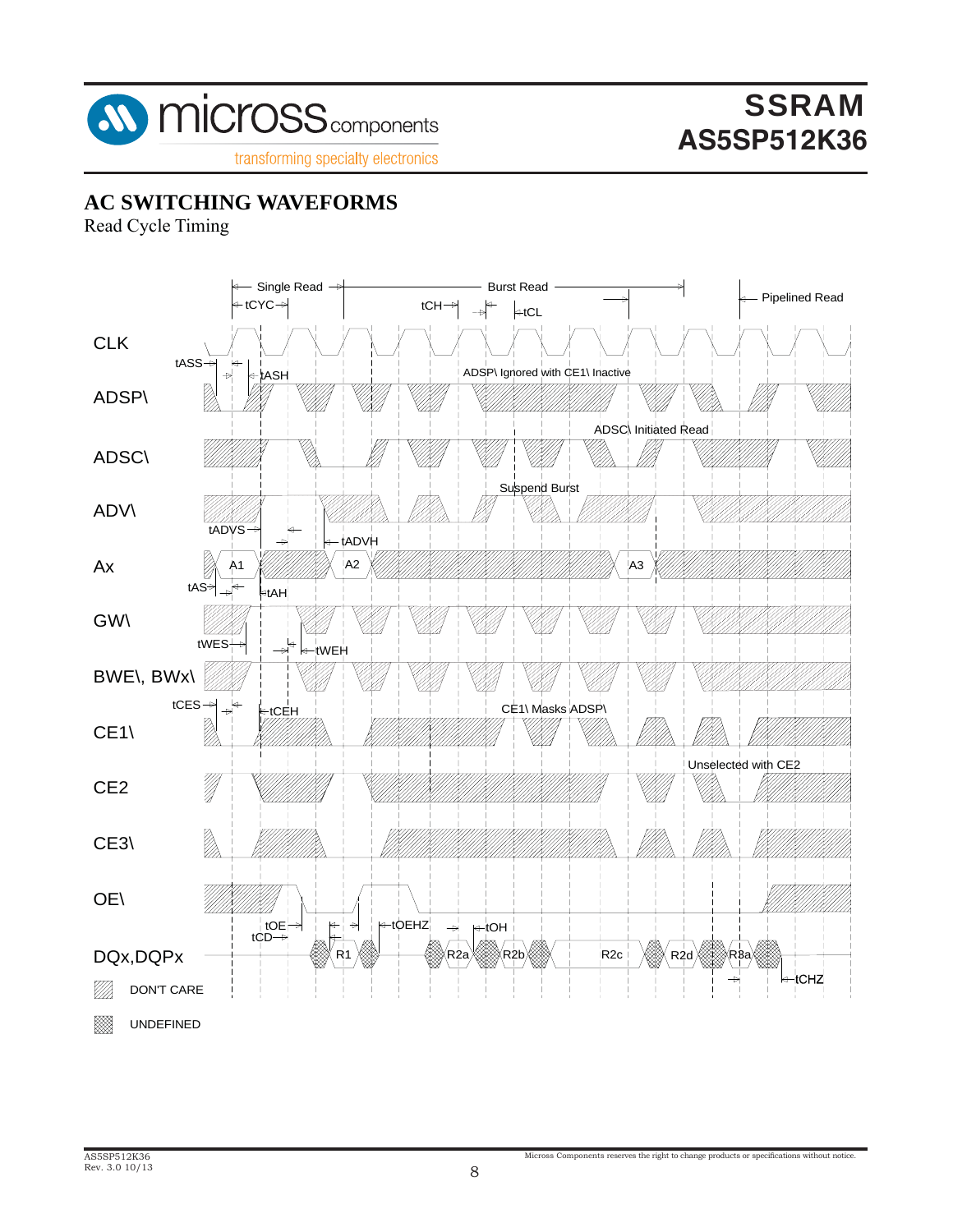

transforming specialty electronics

## **AC SWITCHING WAVEFORMS**

Read/Write Cycle Timing

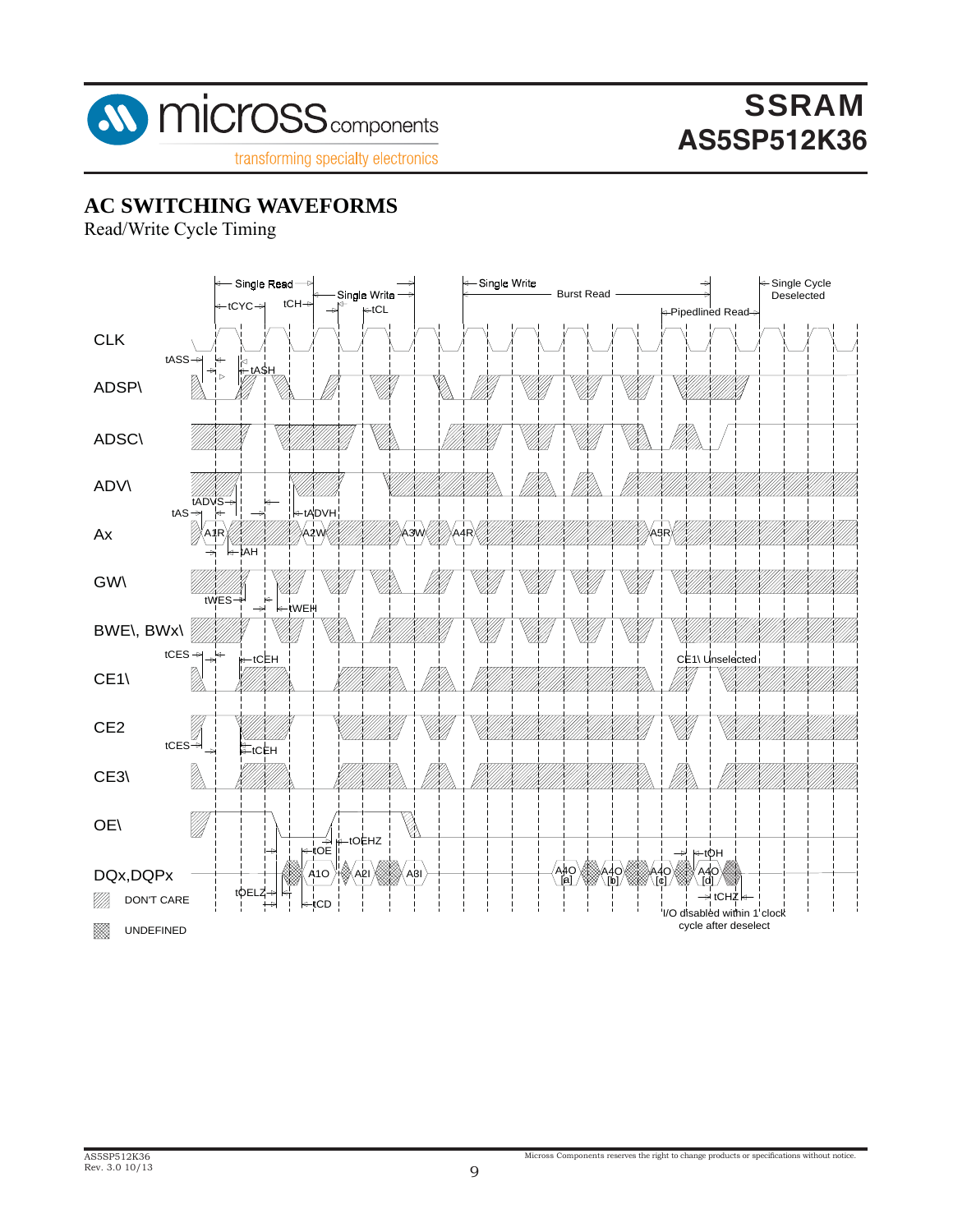

transforming specialty electronics

### **POWER DOWN (SLEEP MODE)**

The device is placed in this SLEEP mode via the use of the ZZ pin, an asynchronous control pin which when asserted, places the array into the lower power or Power Down mode. Awakening the array or leaving the Power Down (SLEEP) mode is done so by de-asserting the ZZ pin .

While in the Power Down or Snooze mode, Data integrity is guaranteed. Accesses pending when the device entered the mode are not considered valid nor is the completion of the operation guaranteed. The device must be de-selected prior to entering the Power Down mode, all Chip Enables, ADSP\ and ADSC\ must remain inactive for the duration of ZZ recovery time (tZZREC).

### **ZZ MODE ELECTRICAL CHARACTERISTICS**

| <b>Parameter</b>                                   | Symbol        | <b>Test Conditon</b> | Min.   | Max.   | Units |
|----------------------------------------------------|---------------|----------------------|--------|--------|-------|
| Power Down (SNOOZE) Mode                           | <b>IIDDzz</b> | $IZZ > - VDD - 0.2V$ |        | 165    | mA    |
| <b>ZZ Active (Signal HIGH) to Power Down  tZZS</b> |               | $IZZ > - VDD - 0.2V$ |        | 2 tCYC | ns    |
| <b>ZZ Inactive (Signal Low) to Power Up</b>        | <b>tZZR</b>   | IZZ < 0.2V           | 2 tCYC |        | ns    |

### **ZZ MODE TIMING DIAGRAM [1, 2] ORDERING INFORMATION**



#### 1. Device must be deselected when entering ZZ mode. See Synchronous Truth table for all signal conditions to deselect device.

2. I/O's are in three-state when exiting ZZ sleep mode.

**TQFP**

|                      |                               | tCD  | Clock |
|----------------------|-------------------------------|------|-------|
| <b>Device Number</b> | Configuration                 | (ns) | (Mhz) |
| AS5SP512K36DQ-30/IT  | 512Kx36, 3.3vCore/3.3.2.5vIO  | 3.1  | 200   |
| AS5SP512K36DQ-35/IT  | 512Kx36, 3.3vCore/3.3, 2.5vIO | 3.5  | 166   |
| AS5SP512K36DQ-40/IT  | 512Kx36, 3.3vCore/3.3.2.5vIO  | 4.0  | 133   |
| AS5SP512K36DQ-30/ET  | 512Kx36, 3.3vCore/3.3, 2.5vIO | 3.1  | 200   |
| AS5SP512K36DQ-35/ET  | 512Kx36, 3.3vCore/3.3.2.5vIO  | 3.5  | 166   |
| AS5SP512K36DQ-40/ET  | 512Kx36, 3.3vCore/3.3,2.5vIO  | 4.0  | 133   |
| AS5SP512K36DQ-35/XT  | 512Kx36, 3.3vCore/3.3, 2.5vIO | 3.5  | 166   |
| AS5SP512K36DQ-40/XT  | 512Kx36, 3.3vCore/3.3.2.5vIO  | 4.0  | 133   |

#### **AVAILABLE PROCESSES**

| $IT = Industrial Temperature Range$ | $-40^{\circ}$ C to $+85^{\circ}$ C  |
|-------------------------------------|-------------------------------------|
| $ET =$ Enhanced Temperature Range   | $-40^{\circ}$ C to $+105^{\circ}$ C |
| XT = Military Temperature Range     | $-55^{\circ}$ C to $+125^{\circ}$ C |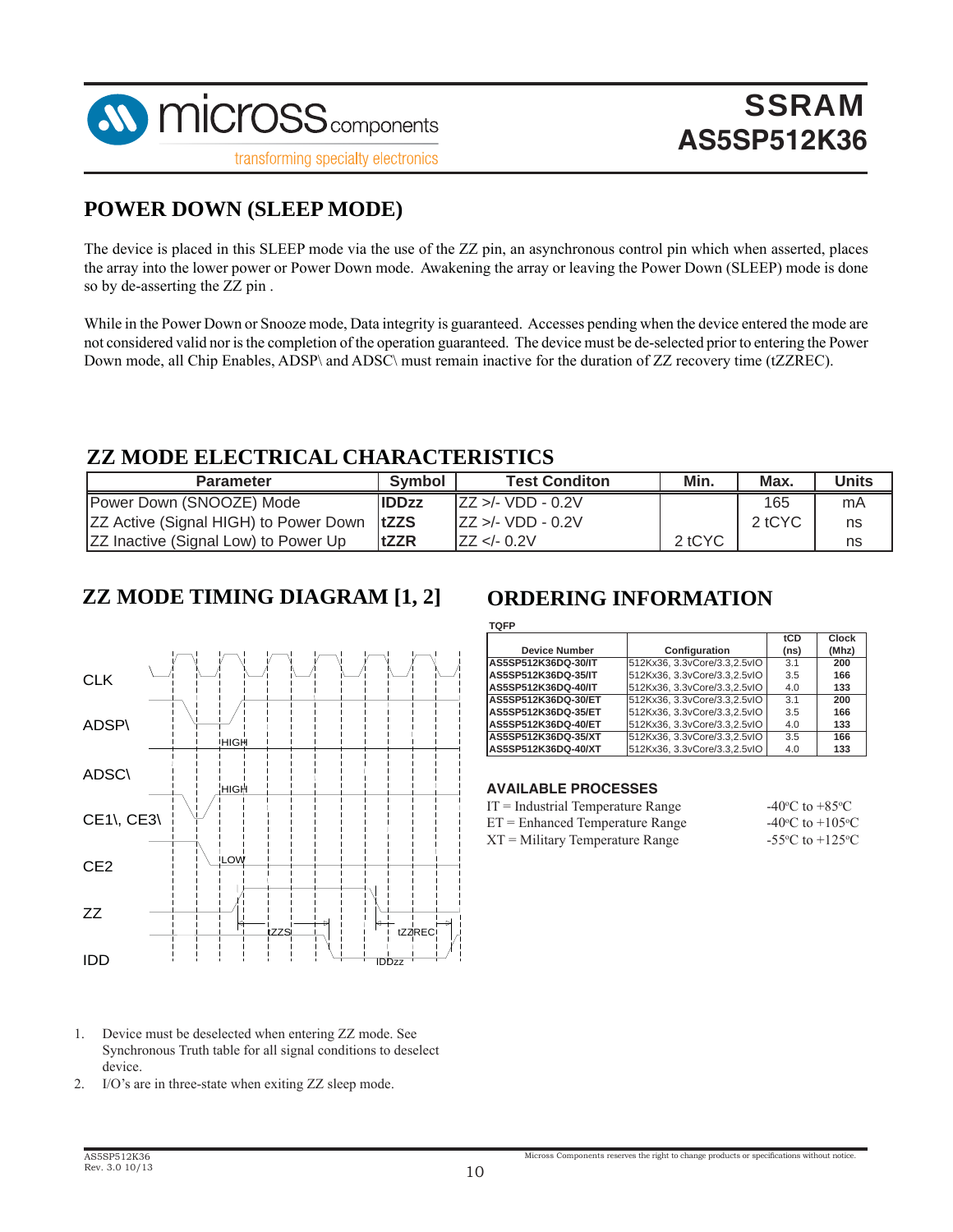

100-Pin TQFP (Package Designator DQ) **MECHANICAL DEFINITION**



1.00 REF.



 $NUTE:$ 

- 1. JEDEC STD REF MS-026 2. BODY LENGTH DIMENSION DOES NOT INCLUDE MOLD PROTRUSION/END FLASH MOLD PROTRUSION/END FLASH SHALL NOT EXCEED 0.0098 in (0.25 mm) PER SIDE BUDY LENGTH DIMENSIUNS ARE MAX PLASTIC BUDY SIZE INCLUDING MULD MISMATCH
- 3. DIMENSIONS IN MILLIMETERS